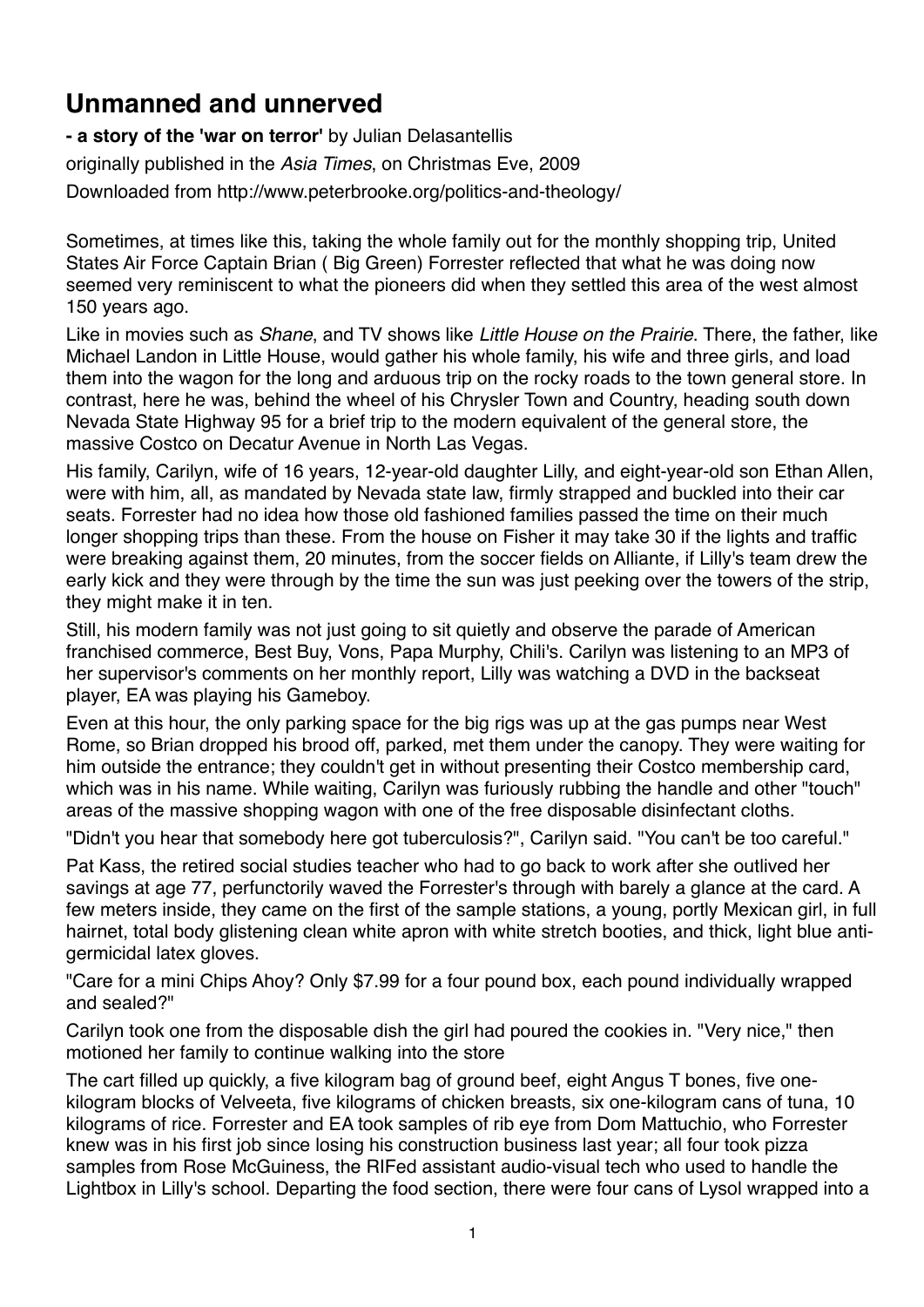single register item, two 48 roll, almost sofa-size, packages of bath tissue, and then they were in electronics. Lilly begged her parents for the new Jonas Brothers CD, and although he knew that Carilyn disapproved, he put it in the wagon - after all, she just aced her AP calculus class. EA saw this, knew there might be fertile ground here for another kill.

"Look, Dad, the new Call of Duty," referring to the video game series developed by Activision. "It's the one with all the new bombs and stuff. Can I get it, please, please oh please?"

Carilyn brusquely took the game from her son's hand and put it back on the display rack. "Now Ethan, you know that your father said you couldn't have that before Christmas unless your grades improved." She gazed back up at Brian, seeking parental reinforcement.

But Forrester was momentarily pre-occupied, going over the depiction of a Hellfire missile fired from a Central Intelligence Agency Predator drone slamming into a posse of swarthy Chechen terrorists.

"Honey?"

"Listen to your mother. Not until your grades improve."

Those who believe in the supremacy of individual human agency, the William Ernest Henley worship of "my unconquerable soul" overruling all other human destiny, might have a hard time explaining this peculiar destiny of the Forrester family, where the toy video game with the feature that EA desired, the Hellfire missile launched by the Predator unmanned aerial vehicle ( UAV) system, was, after riding the backseat of an F-15 Eagle for six years, actually the Military Occupational Specialty (MOS) of his father. This unique, intergenerational circumstance grew out of events that occurred before both were born, on October 6, 1973, the first day of the fourth Arab-Israeli war, most known to history as the Yom Kippur war.

Proving once again that nothing so brings defeat to a military faster than the arrogance of victory, the Israeli air force, the hero of the 1967 Six-Day war with their early bold strikes behind Egyptian and Syrian lines, attempted to do the same in the early minutes of the 1973 war, confident in their ability to cut the lines of communication and supply of the Egyptian invasion force that had crossed onto the Eastern littoral of the Suez Canal. However, the pilots were driven back, sustaining significant casualties of up to 200 fighter aircraft shot down, by the sophisticated anti-aircraft system provided to the Arabs by the Soviet Union, primarily the SAM 6 missile and ZSU-23 radar directed anti-aircraft gun.

The only other major world power with the resources to marry so much cutting-edge technology and money in the service of warcraft, the United States, stood up and took notice. They weren't so concerned about the prospect of more downed planes, in the new environment; after all, each one of those was just another appropriation line to some lucky member of the military industrial complex.

But the loss of the pilots, well, that was another story. They were devilishly expensive to train, and their training was always long and arduous. In United States civilian factories, the principle of replacing manpower with technology, most commonly known as automation, was now well under way, so would it be in the military. If you're sending something over a heavily defended enemy frontier, the new thinking would be to decouple the plane/pilot package that had existed since the age of flight began, and send in only the plane, in this case, the unmanned aerial vehicle (UAV) .

The first chance to demonstrate the new technology was in the 1991 Gulf War; there, it was camera-equipped UAVs that pilots in conventional fighter/bombers relied on to target air-to-surface ground munitions fired from behind enemy lines to reach their target; this led to the famed "luckiest man in Iraq" joke told by allied commander, Norman Schwarzkopf, in response to an Iraqi bridge blowing up seconds after an Iraqi truck driver passed over it.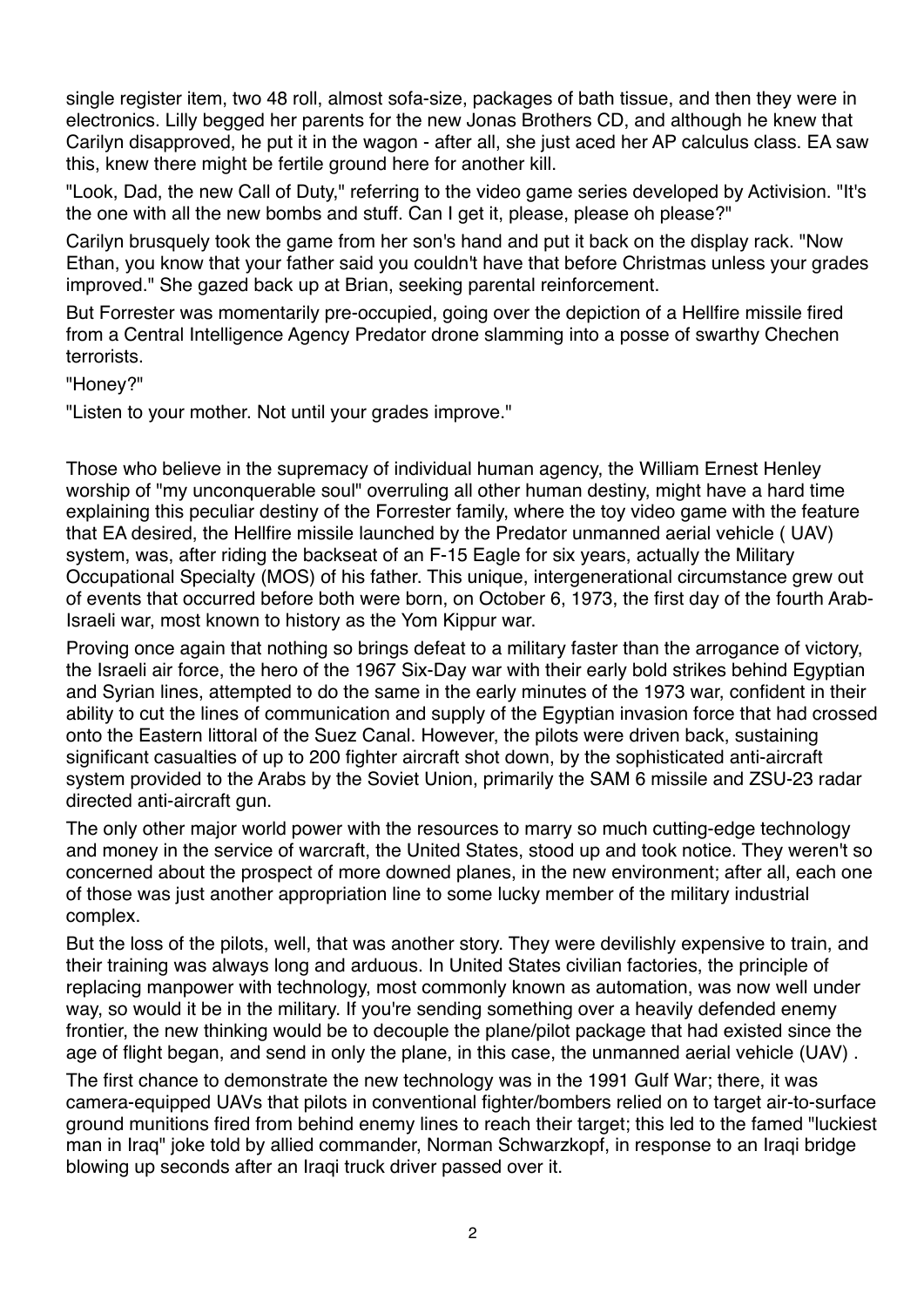By the time of the wars of 9/11, the invasion of Afghanistan to root out the Taliban, and then, the war to depose Saddam Hussein, the CIA and United States Air Force had married the capabilities of its extended range Predator and Reaper UAVs with that of its Hellfire air-to-ground missile, and a new way of war was born.

Thus, after bringing the US\$350 order back from Costco, and after a few beers and a few innings of the Dodgers, captain Forrester showered, shaved, donned his air force blue, kissed the family goodbye, climbed up into the cab of his Dodge Ram and began the lonely 80 kilometer journey northwest through the darkening Nevada desert, up State Route 95 to Creech Air Force Base, the proud, self proclaimed "Home of the Predators".

But, in actuality, where he was really going was straight into the heart of the Afghan war zone.

To save on fuel, weighed down neither by human pilots nor the life support system needed to keep them alive, the eight-meter long Predators were set aloft from their simple fixed rail launchers as close to the action as possible, but as for where they were controlled, that was another story. With the increases in Pentagon satellite bandwidth that could be anywhere, and once the bad guys, be it leftover al-Qaeda in Iraq or the resurgent Taliban in Afghanistan, found out just how hard they were getting it from the Predators, the air force looked around and found Creech, almost a kilometer in the sky, a formidable obstacle to any jihadi trying to pass as Anglo in the nearby town of Indian Springs.

Once inside, one of the 12 interlocking 30-meter trailers (Britain's MI-6 had a trailer on the other side of the base; a few months ago, Prince Harry was here training on Predators patrolling over Pakistan) and settled in, Forrester's missions were not that different from EA's when he plays the game with friends. He's strapped in, before him are a VDT screen and all the controls needed to "fly" the Predator, flaps, throttle, rudder. Besides Forester is his co-pilot, First Lieutenant Rodger "Rico" Colon, the payload operator controller, responsible for all the systems necessary to keep the Predator aloft, as well as its key attraction, its two Hellfire II AGM-114 missiles, carried under the Predator's wing, along with a number of uniformed intelligence analysts helping them with targets.

With their light, composite material weight and relatively small, engines, the Predators could conduct missions of far longer duration, sometimes up to 22 hours, than their human controllers had the endurance for; this necessitated each mission to be manned by two separate teams, Forrester's Red Team, and Captains Mike "Sherlock" Holmes and Jay "Pulaski" Popowicz's Gold team, which were just finishing as Forrester's team approached. Another Predator, patrolling about 125 clicks to the north, was controlled, from the station on the other side of the room, by the Green and Blue teams. The whole command was in the hands of Colonel Joe "Sidewinder" Ross, an old F-16 pilot now commanding the Predators from his raised communications command platform between the two Predator control stations.

Popowicz signed out his time roster. "Get any tonight?" Colon asked him, wanting to know if they had played a part in stabilizing the rapidly deteriorating situation in Afghanistan.

"Naahhh. The CIA had us shitting bullets over what they thought was Khalid al-Raymi, and we were chasing our tails over that for a couple of hours, but it all was nothing. Something for some striped-pants Langley faggot to get it up before his wife breaks the on/off switch on the 'ol vibrator."

At Creech, they were well aware that the CIA had other Predator launch stations in the area, from the Horn of Africa providing coverage all the way down the Somali coast, through Iraq to Pakistan, all controlled by another ground facility like this somewhere at Langley. The idea was that the uniformed military would task Creech for the targets that supported the forces on the ground, and the CIA would target the supposed big stuff, like high-value al-Qaeda, that they found.

Still, the separation of labor was not perfect; Langley was always on the blower to Ross about Creech picking up the ball on something they dropped. Ross had the authority to retask a Predator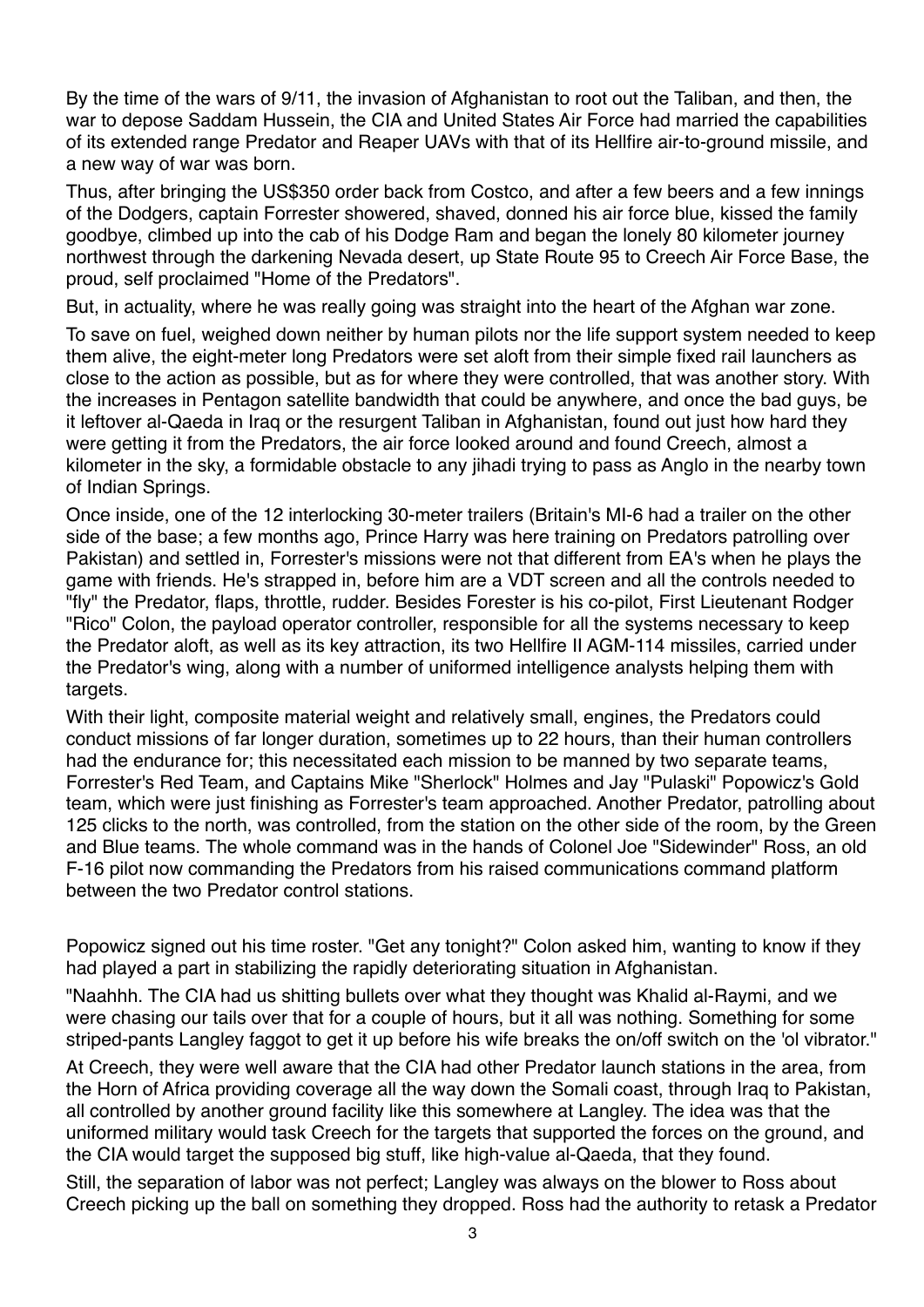to a CIA target, but heaven help him if some marine infantry company pinned down under mortar fire took hits just because he had shot the Predator's wad chasing down Langley's ghosts.

His first shift was uneventful, but, halfway through his second, on the next day, something came up.

"Hey, Red Team," Ross called out. "Crescent Security is mounting a resupply convoy from Khazxni to Kandahar. Leavin' in a couple of hours. They're afraid if they catch any shit, they'll scratch all their new Rolexes. They want a traffic report, to know if anybody's doing any road maintenance."

"OK, boss," Forrester replied. He checked his watch, it was still before 10 at night in country, about nine hours to sunrise. He turned his Predator, which had been doing lazy circles above the Darya ye Arghandab, east towards the remainder of Zabol province.

"Road maintenance" was slang for a jihadi crew planting an improvised explosive device in the path of an inbound American resupply convoy. This was always done at night, Johnny Jihad had still not learned the Predators could, with their IR Gear and other low lights, see them just about as well in dark as in light.

After a couple of hours of them doing their "traffic report", Forrester found them, 65 clicks northeast of Kandahar. Five guys working intently on the side of a curved section of the road, the perfect place for an IED.

Ross worked the room. "Intelligence?"

The intelligence guys conferred, but only for a couple of seconds. "Yup."

"Rico?"

"Hell, ya."

"Bri?"

Forrester now held the power of life or death over the men in the video screen 11,000 kilometers away, but he didn't dwell on it. "Highway patrol. License and registration, please."

Forrester's old joke cut through some of the inherent tension in the room, between those who kill and their soon-to-be victims. "Green light," Ross said firmly.

Forrester took the Predator up 1,000 or so while Rico locked the target in his radar.

"Lock," called out Rico.

"Fire."

The camera picked up only about a tenth of a second of the Hellfire leaving, but it still shook for a second or two. At about launch +4 seconds, a tremendous explosion filled the screen, followed, about a half a second later, by a tremendous secondary explosion, as what would have been the roadside bomb went up as well.

Immediately, the room exploded in cheers. Rico, standing on his chair, called out Kilgore's famous line, "I love the smell of Hellfire in the morning - it smells like victory!"

When Forrester's shift ended 36 hours later, Ross approached him as he was changing back into civvies, handed him a photocopied piece of paper with Arabic lettering.

Forrester didn't read Arabic, and Ross knew it. "This supposed to mean something to me?"

"French intel picked this up in Peshawar, on the other side of the Paki border. It says 'DEATH TO THE ASSASSINS FROM THE SKY, TO THE LAST OF THE LINES'.

"Is this a threat?" Forrester asked.

"What do you think?"

Of course it was a threat; just because the battlefield was on the other side of the world, it didn't mean that Ross wasn't going to check out the men in his command for post-traumatic stress disorder, or maybe just old fashioned cowardice.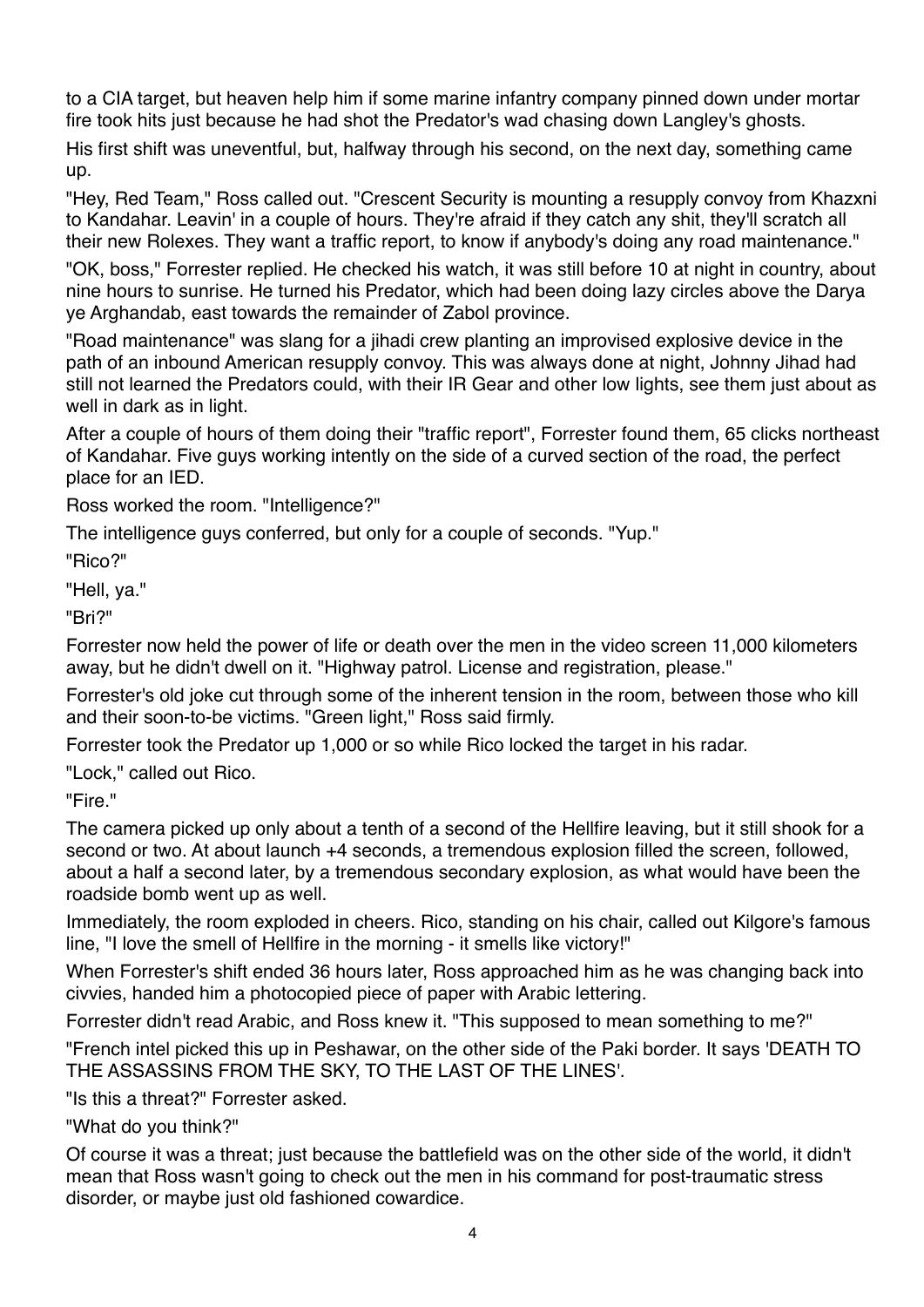"So Johnny Jihad's coming to North Vegas?" Forrester asked, running a comb through his hair. "Maybe."

"Effing fantastic, I haven't been able to find a good gardener since all the Mexicans left." Forrester closed his locker, saluted, turned and left.

Forrester had managed about 14 hours in the sack, and as the shadows were lengthening on the bedroom curtains, he felt Carilyn tugging at his shoulder.

"Waky, waky, baby. Big meeting at school tonight."

Yeah, it did look like a big meeting tonight. You could forget about getting a parking space in Saville Middle School's parking lot, or even just outside on Torrey Pines; he was around the corner on Grand Teton. Both EA and Lily had been left home for this meeting at Lily's school; this was for adults.

Walking into the school, they headed towards the large auditorium, the one with the big pictures of Neil Armstrong walking on the moon in 1969 and John John saluting the coffin of his father, president John F Kennedy, as it went by on the gun carriage in 1963. If it was five minutes later, they would have been shunted off to the large lunchroom with its old pulldown TV screen.

A high school kid came over as they were sitting, hands them a pamphlet. "SAVE COACH PARDELLI!" Opening the pamphlet, Forrester read that the school's girl's soccer team coach, Nick Pardelli, a former tower supervisor at Nellis before he got out with his 20, was being subjected to a travesty of American justice worthy of comparison to Sacco and Vanzetti, the Rosenbergs, maybe even O J Simpson.

"Is that true?" Carilyn asked Forrester.

Forrester laughed, threw the pamphlet away. "Puleeze."

It started four weeks ago. Lily's team was playing Cannon, 1-1, a couple of minutes left. Lily slips the ball into the goal box to the team, and league's best striker, Masha Voronikov. It looked like a sure goal, but from out of Cannon's goal came their keeper, Sandy Mayworth, with great sliding save.

Voronikov was going for the league record here in the last couple of games, and she was clearly pissed. The goalie got up, and maybe exchanging a few words, started to move back into goal.

Not if Masha Voronikov had anything to say about it. She reached for the goalie's ponytail, and, in full view of the about 25 videocams and 50 cellphone cams on the sidelines, pulled it down hard, Mayworth buckled, collapsed, hit the back of her head really hard against the pitch, rock-hard due to the watering restrictions mandated by the district's budget cuts.

The girl was out cold, not even a doctor and an ER nurse in the crowds could bring her up. They called for the medical evacuation chopper, she was still out. The chopper was just about to turn west to head to LA Children's, but then she woke up, so they turned back to land at Vegas Sunrise.

Matters between Voronikov and the Mayworth, or the Mayworths and the Clark County School District, were in the hands of the lawyers; there was talk that Mrs Voronikov, a single mother and dealer at Harrod's, could lose her small house. Tonight at the auditorium the issues were different, namely, should Pardelli keep his job, or did the incident reveal a fundamental moral flaw in his pedagogy. Also, was there a fundamental moral flaw in their lives here in the Spring Valley that acted as the enabler of Marcia Vorinkov's clearly antisocial impulses.

Sent up from downtown, a School Department flack laid down the law. Reading from Section 5141.1 of the student code, he intoned that "a student shall not intentionally cause physical injury to any person, nor behave in such a way as could reasonably cause physical injury to any person".

But it wasn't like they didn't have plans for Pardelli. Since, according to the flack, "the Clark County School District is committed to providing all students and employees with a safe and respectful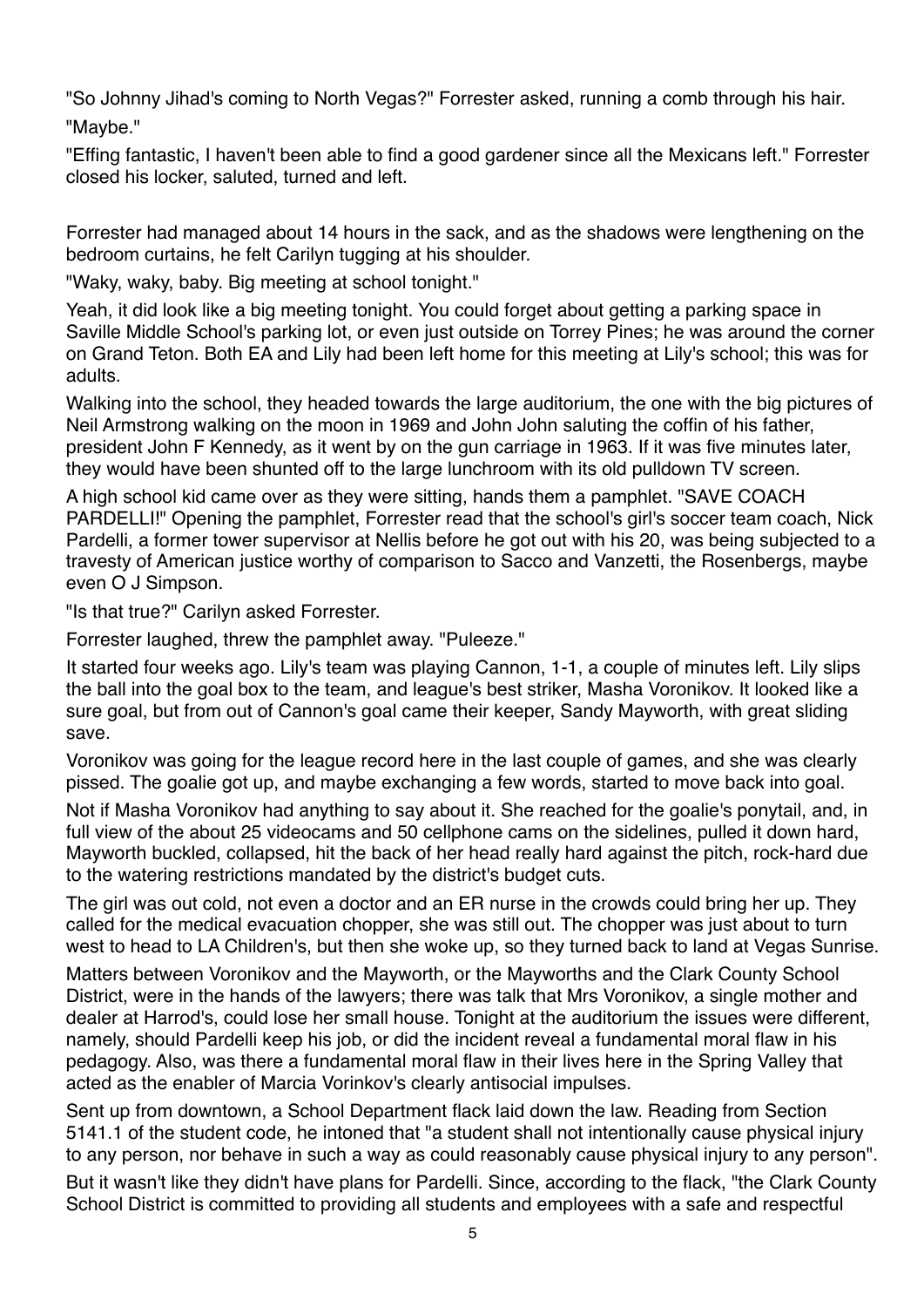learning environment in which persons of differing beliefs, characteristics and backgrounds can realize their full academic potential". Violators of this normative social order would be subject to the modern equivalent of the electrodes on the testes treatment, diversity training. "The Clark County School District will provide for the appropriate training of all administrators, principals, teachers, and all other personnel employed by the district."

The chair opened the floor for questions. A young mother, patched jeans and a hooded knit sweater right out of the peasant markets of San Salvador, or maybe Fisherman's Wharf in San Francisco, stood up.

"With all due respect to Mr Pardelli, I didn't come here to talk about the coach tonight. My oldest won't be here at this school for another two years, but I'm starting to wonder. If the schools are nothing but a reflection of the general society, what impression of what behaviors we expect from our children are we passing down to our kids? Like when we bull in front of each other in the bank or the Starbucks line, or when we go through the supermarket express line with too many items? Or when we drive our big, powerful cars like no one else matters on St Rose Parkway? What about when we water our lawns to the point of drowning; doesn't anybody care about all the little animals in the ground we're sentencing to death by thirst?"

A few snickers, a few claps of applause, and then she sat down. Everybody knew who it was that was standing up next, it was Gus "Gunman" Gallagher, the owner and proprietor of the Make My Day Guns 2nd Amendment Discount Superstore, down on South Tropicana.

"With all due respect to the little lady just finished," Gallagher adjusted his bolo around his American flag shirt. "I want to express a different opinion."

The crowd murmured; they had all heard plenty of him, including his political views, from his cable TV infomercials.

"Now, I don't wanna say anything bad about the little girl who got hurt. I'm a football man myself, but people I know that know their soc-ker says that was a helluvah play. I'm personally pledging \$100 tonight to her hospital bills."

Polite applause.

"But I wonder, are we coming down a bit too hard on the coach and on the other little girl? What exactly is it that they did wrong?"

Forrester had actually been to Gallagher's house, a big, hulking 700 square-meter Spanish colonial on Winter Palace Drive; Gallagher invited some guys from Creech over to his place for a barbecue. A lot of people thought his commercials were stupid, but they weren't the ones given full auto Berettas with instructions to shoot out the 500 cod he had dumped in his swimming pool.

"Was it that they had played tough? Well, what's so wrong with that? We're Americans, isn't that what we're known for?"

Forrester found he couldn't get the image of Gallagher's house from his mind's eye.

"We played tough with the Injians who were here when we got here, the Limeys, the Mexicans, then the krauts and Japs. Hell, if not for playing tough, we'd still be paying tolls to the Frenchies to head out over the Cumberland Pass."

Suddenly, the image in Forrester's brain changed, from Gallagher's house to that same house framed by the infra-red targeting screen of the Predator.

"We gotta teach our children to be tough, to break some rules, hell, to break some skulls if they have to. If the guys won't do it, if they're too busy knitting doilies in cooking class, maybe we should be glad that the girls have 'em these days, instead of the Mexicans taking them back over the Rao Grande like they did everything else."

"Lock." Forrester hears his mind's voice call out.

"Lock," Rico responds.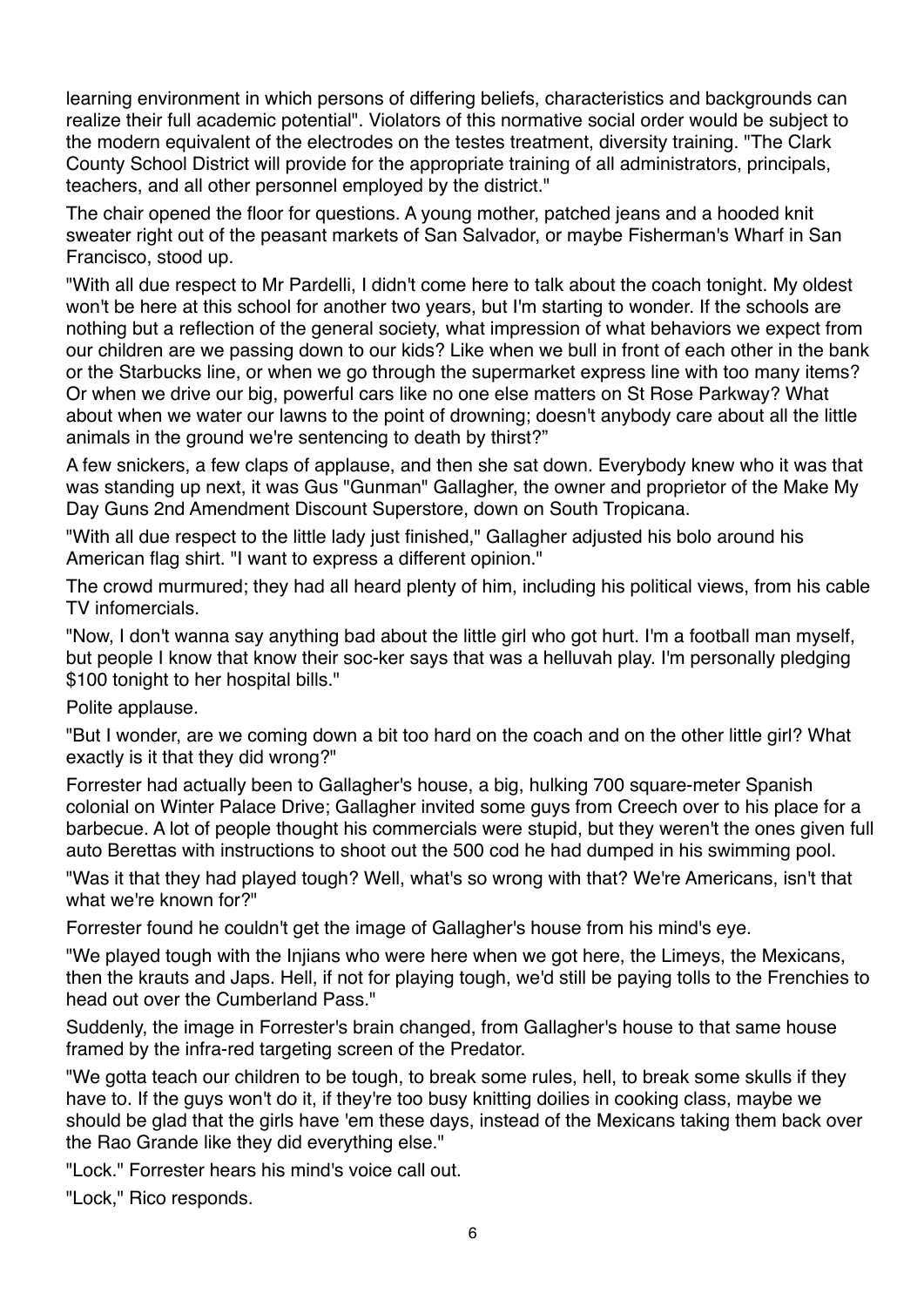"We got society rotting out from the core like an old tomato." Gallagher continued to address the crowd. "What would have rather seen, the kids going to their diversity counselors for training in how to bawl their eyes out?"

"Yes!" said the previous speaker, the hippie mom.

"Ahh, shut the hell up - nobody wants to hear your bullcrap." With that, a few in the crowd booed loudly, and the chairman was about to bring down his gavel; not that it would have stopped Gallagher.

"Arm." Forrester's mind's voice continued the launch sequence.

"Arm," Rico replied.

"Now, what about the coach? We gonna nail him to the cross, we gonna send him down to the unemployment line?"

"Friendlies?" Ross asked from the command tower?

"Nope."

"Call the ball, Big Green."

"Hell no we ain't," Gallagher continued. "We should be handing him a medal. The only way the kids be acting right is if us adults teach 'em right."

"Fire!" In the auditorium, Forrester felt his fingers tighten, as if he really had just let a Hellfire go. Gallagher's house sat there in the VDT for a couple of seconds, then, almost as if he had been storing oxygen canisters in the basement, blew the estate to bits, actually, it blew the summit of his hill clear straight off, with a tremendous explosion.

The upshot of the meeting was that, for now, coach Pardelli, as long as he kept up with his diversity and sensitivity training, could keep his job, at least until the school district dealt it away in the payoff stage of the lawsuit talks with Sandy Mayworth's attorney.

"What did you think?" Carilyn asked as they were leaving.

Forrester remembered Schwarzkopf's old first Gulf War joke. "You know Gus Gallagher? Luckiest gun dealer in Vegas."

Carilyn had no idea what he was talking about.

This must be what fox hunting is like, Forrester thought, although he had never actually done it. Everybody's jacked up on testosterone and the prospect of spilling blood; like popping a virgin's cherry, there was a reason they called a successful mission "getting some".

Twelve minutes earlier, CIA/Langley had called in. They had a guy up there in Kunduz with a laser designator, painting a house where they had positively identified Said Haydar, former paymaster of the Hamburg cell, and currently believed to be number three deputy to Osama bin Laden's deputy, Ayman al-Zawahiri. Forrester had the nearest bird, and he was screaming it in at almost 225 k/ph, well in excess of its maximum speed. He knew that the Pentagon would take a Predator going down with engine failure if it meant getting this guy; hell, if they got this guy, Forrester wouldn't be surprised if the Pentagon got him a brand new Gulfstream.

Crossing into the valley, you sure could see the results of the laser; the small mud house was lit as bright as Cortez's palace on infra red. Forrester pushed the Predator in closer. In front of the house were two men; the heat image indicated that they were probably smoking cigarettes.

"Is that him?" Ross asked.

"Affirmative," one of the intelligence guys said.

```
"Are you sure?"
```
"Yup."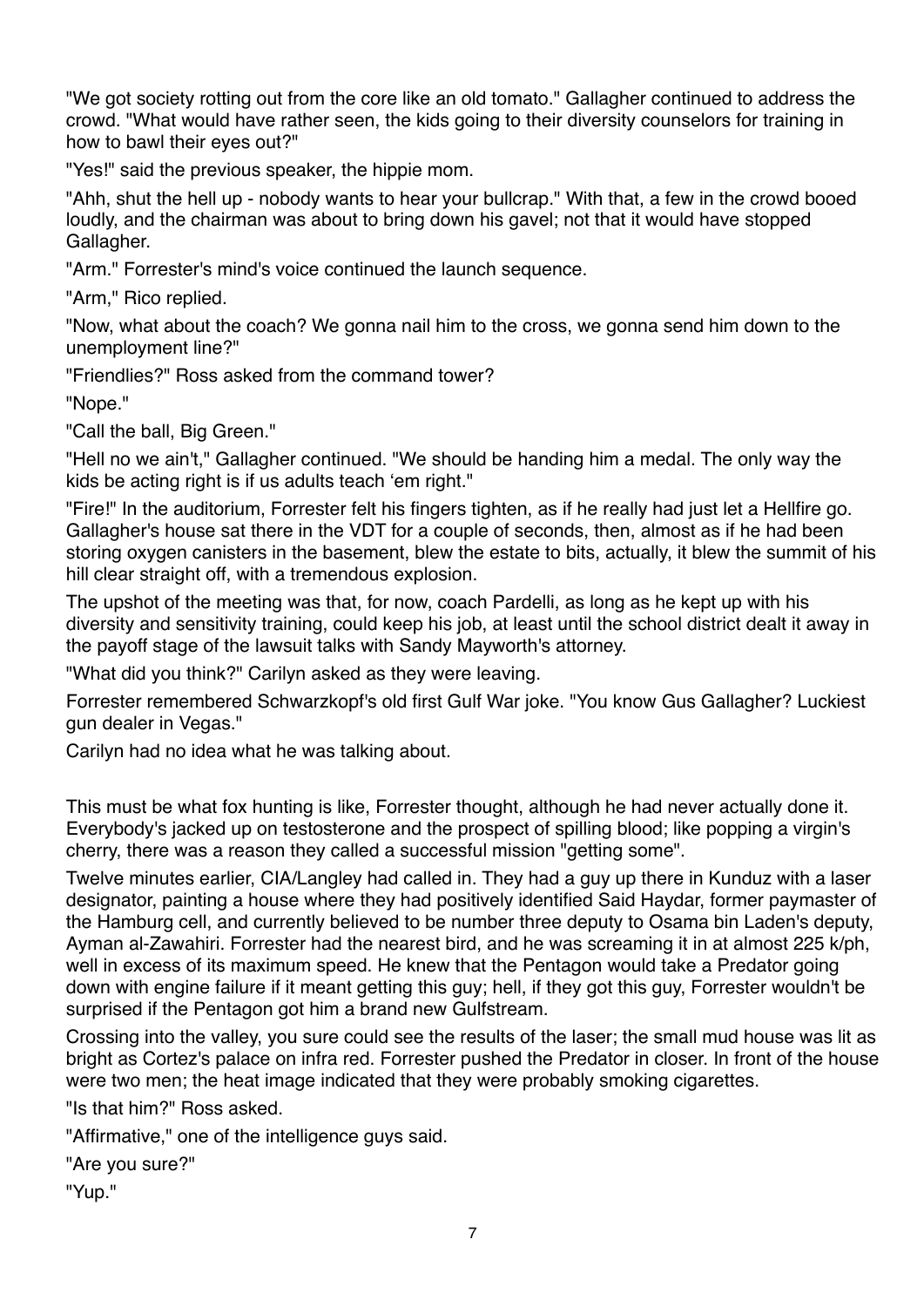"Who's the other guy?" Ross asked.

The intelligence guys shook their head - they had no idea.

"Aww, screw, for Christ sake's, find out." Ross ordered. "If this guy's Saudi royal family, I'm not going to go down in history as the guy who brought America \$10 a gallon gas. Call Moishe."

The intelligence guy picked up the phone, called "Moishe", the 24-hour open line to the Mossad operations center in Tel Aviv. After the picture was sent, intelligence knew who this was.

"Christ, it's Mustapha al-Saqa, the butcher of Mumbai. These two are on everybody's dance cards."

"Let's do it." Ross put his spurs in the process, and with good reason. Everybody in the room could just smell the commendations and promotions on this one.

"Take it. Big Green." Ross ordered Forrester.

Forrester had the Predator racing down on the deck. "Arm," he commanded.

"Arm," Rico replied, and Forrester could feel the anticipation in his voice, his breath.

"Lock."

"Lock."

Forrester moved to the trigger, than looked up to the screen in horror. In the upper corner of the VDT, in the back of the house, were about a half dozen kids playing with a small horse. Forrester pulled the stick up sharply, which, as he intended for it to do, broke the radar lock on the target.

"FRIENDLIES!" Forrester screamed, and he grabbed the stick back, trying to get it back under control.

"Friendlies, where?" Rico asked in amazement.

"In back, up top."

"Those kids? Aww, come on, gimme a frigging break."

But try as he might, Forrester couldn't get back control of the Predator. It crashed and burned about 300 meters from the house; the bad guys must have known what this was and found it hilarious. Back in Nevada, everyone in the room emptied their obscenity bomb bays of everything they had ever learned on any school playfield on Earth, then, silently, fixed their gaze on Forrester, who could almost feel the cotton in his shirt being set alight.

"Aww, Jesus, bro', what did you just do?"

Forrester and Rico didn't speak much for the next 16 hours of their shift, actually, nobody on Red Team was in much of a loquacious frame of mind. After they had been relieved by Gold Team, Forrester saw Rico by his locker, wrapped in a towel after his shower, violating every rule in the book by smoking a cigarette.

Forrester stood beside his locker. With nothing coming from the younger Rico, Forrester pulled rank.

"You got something to say, first lieutenant?"

Rico laughed at the question. "Yeah, I got something to say, Christ, Brian, how could you do it? How could you let those two go?"

"Maybe it's just because I didn't want to kill a half dozen kids today. Ever think of that?"

"Don't give me that shit."

"And any order for me to pull that trigger," Forrester continued, "Would have been illegal. You know dammed effing well that's true."

"Bullshit. Who do you think those kids were, the Brady Bunch? What were they doing 10 meters from two of the biggest targets in this theater? Those kids, 'friendlies?' What a joke. You know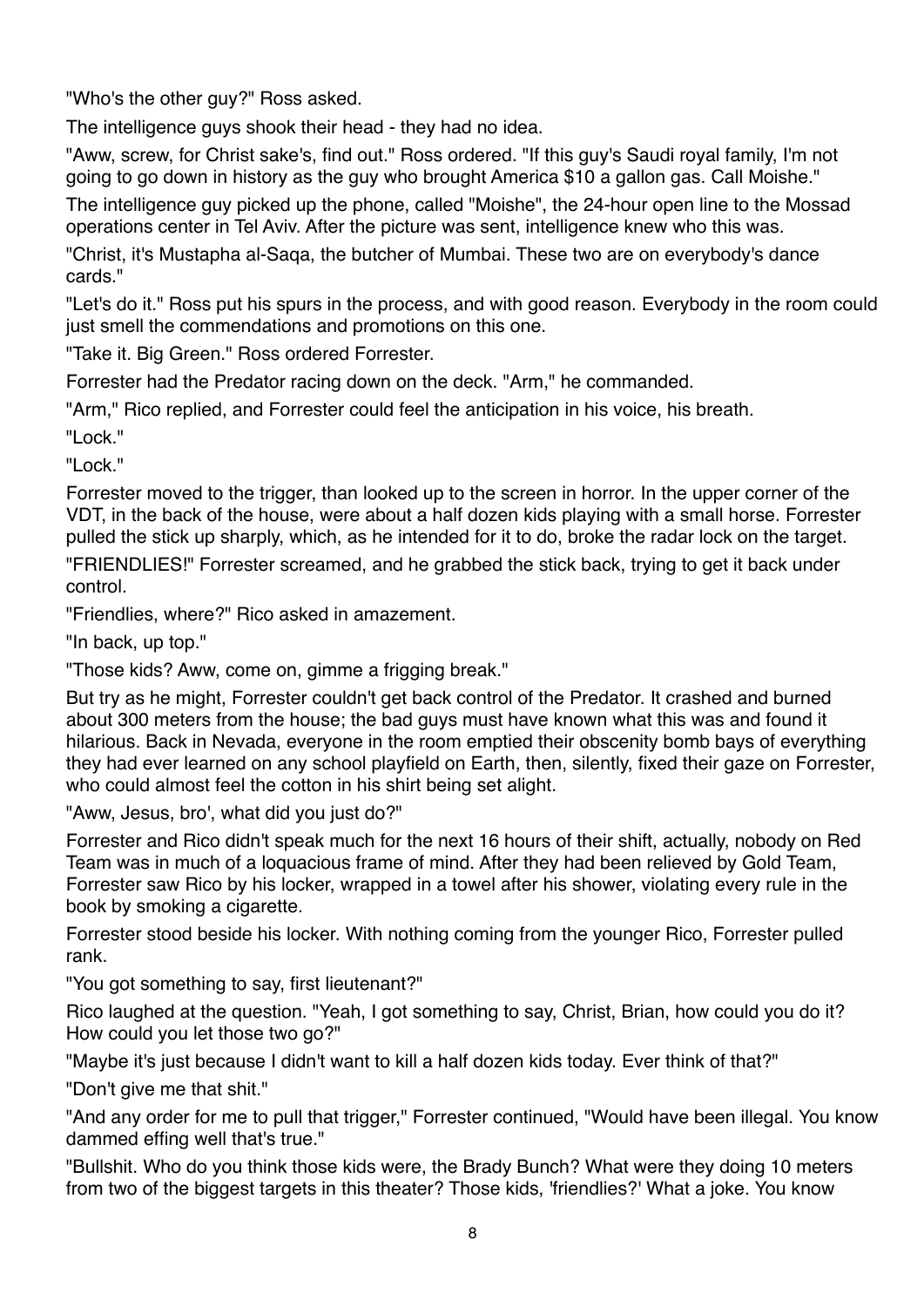dammed well that our concern for collateral damage decreases in direct proportion to the importance of the targets. At the very least, those kids were just in the wrong place at the wrong time."

"Bummer for the kids, right, to die just because who it was on the other side of the house."

"Yeah, it was." Rico lit another smoke. "Just like it was for the kids in Dresden, in Berlin, in Tokyo, under the Eighth Air Force. Hey, man, there's no draft anymore. You came to us, not the other way around. You telling me now that you didn't think it would involve killing kids?"

Forrester bummed a cigarette, lit it, but did not reply. Rico continued. "Did you have any thought what this would do for me, the rest of the team? You're close to your 20, but I'll never make captain now, they're gonna bounce my ass clear out of the blue at O-2. Next year, when I'm out there trying to support a family on the \$29,000 the commuter airlines pay you to fly 65 hours a week between Shit Beach and Crap Valley, I'll know who to thank for it."

"And six kids will be alive."

"Screw you! You think you're the only one with kids in there?"

"I dunno. You tell me."

Silence, then Rico offered him another smoke. "You know, I'd love to put a cap in your ass right now, and if the cameras weren't here (pointing to the ever-present eye in the sky camera cut into the ceiling, behind the opaque glass,) I probably would. But it ain't your fault. Maybe it's this screwed up experiment the air force is trying, using the technology to make us front line trigger pullers while still living here in the home front culture, with the wife and kids.

"Somebody must have thought it would be a good idea. Maybe they thought the Force would keep the guys who didn't want to miss their kids growing up, like the grunts on the ground are. Maybe somebody thought that our wives would take the place of shrinks. Maybe they were just pushing the communications technology out onto the edge of the envelope."

Forrester laughed, but he was listening.

"It never used to be this way," Rico continued. "You had the civilians, and far away you had the guys on the front - the two didn't mix. Now, we're on the front, but we're also right in the middle of this inane civilian culture.

"It's especially true with this culture, the kid-obsessed and feminized anti-male culture. Look at the playgrounds, with all their rubber surfaces and safe amusements, a kid would have to pull a pin on a grenade to get hurt in one. Look at the stores, with their little sports car shopping carts, or all the play areas at the malls. Christ, look at the aspirin bottles; you just try to open one of those if you're wasted. No way does this produce warriors."

"I see you're getting full value from your distance Master's Sociology class at 'Chapman'," but even Forrester felt his words trailing off at the end.

"It's like the guys who come home and light up a movie theater with their M-60's. They brought the war home. You brought home to the war. Same difference."

By this time, Rico was dressed. Turning on his heels to leave, he pointed at the floor under Forrester's legs. "Uh-oh."

Forrester looked down. "What is it?"

"I think you're getting your period." Then he saluted, pivoted, and left.

Forrester was picking up EA from his friend Jimmy Sullivan's house. Walking into the playroom in the basement, he saw that, although young Sullivan's grades were as bad or worse than EA's, his pop had still gotten him the new "Call of Duty", the one that Carilyn and Forrester had denied EA.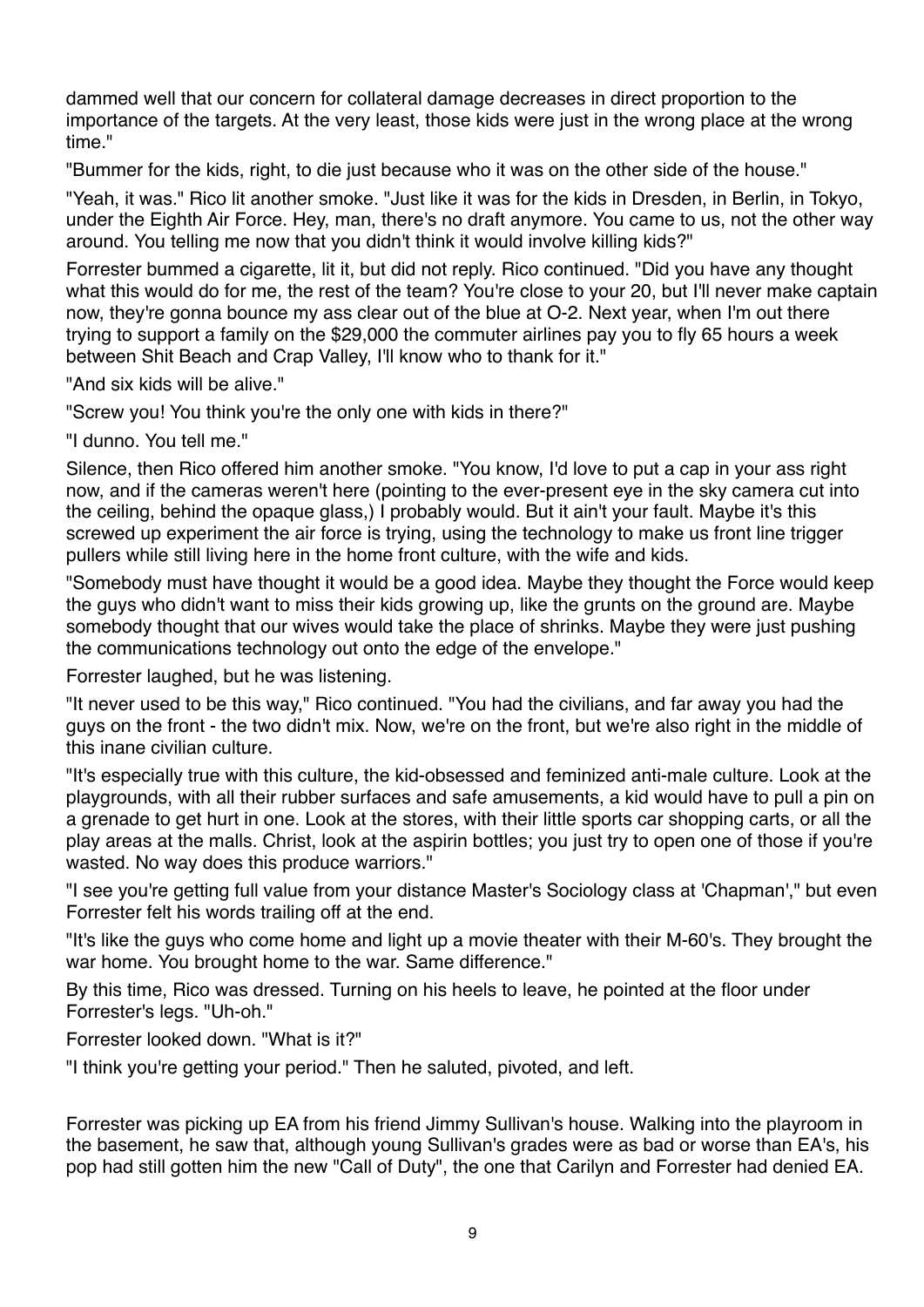Thank god, the kids weren't firing Predators, they were just using their shooters, their pretend M4A1 carbines and blasting everything in sight. Pow! Boom! - as bodies were blown up on the screen, and as the boys' eyes grew ever brighter.

Maybe this was the difference between Rico and him, now, between all of the rest of the Red Team and him. Maybe they, like soldiers down through time, found the intoxicating thrill of testosterone, to destroy, to blow up, to carry on the male heritage as an annihilator of life, just as the female heritage was to be a creator of life. Who cares what the target was, or if he deserved it or not? What a sweet, operatic majesty to the whole spectacle.

But wait a minute. Forrester was an American. From the time he was old enough for his Mom to put him in front of the old black and white TV, it was always the same, good guys and bad guys, cowboys and Indians, or sheriffs in white hats and cattle rustles in black. Yanks versus krauts, Japs, the Vietnamese, hell, in *Aliens*, it was the marines versus some bad extraterrestrial monsters. Forrester was no pacifist, it's not like he wanted to see Sigourney Weaver and the marines in *Aliens* sit down with the monsters and discuss how their current sad adulthoods had been shaped by their unhappy childhoods.

Was it too much to ask that, when a soldier killed, the object of the exercise somehow deserved it? That's what his culture taught him, but it seemed a distinct minority view in the Predator command trailer.

The boys showed no indication they wanted to stop playing. "Boys," Forrester called out, his tone becoming sharper.

"Ahh, Dad."

"I said now!" Forrester barked. Moving over to the game console, he flicked off the power switch. "Let's go, son." EA reluctantly got up to follow his father. Forrester looked down at young Sullivan, who appeared totally dejected. Moving to an area behind one of the floor speakers, where Forrester knew that the boy's dad kept his secret stash, he pulled out a DVD, popped it in the player.

"Here, son, this is better for you," as the disc spun and the credits rolled for *Lesbian backyard whoopee orgy VI*. The boy saw two naked women in leather dog collars caressing themselves next to a backyard suburban above ground pool.

Once inside the car and buckled up, EA asked his father just what he had put in the player.

"Educational programming," and then his phone buzzed, indicating he was getting a text message. 702 652 5407 NELLIS AFB.

AF JUDGE ADVOCATE GENERAL.

CALL AT ONCE.

Forrester tightened his grip against the phone, slammed his hand against the steering wheel.

"Damn. Oh, damn. Blast, blast, blast."

Waiting in the car for Lily to get through her ballet class with Carilyn, hearing her prattling on about the latest apocalypse in the accounting department where she worked, Forrester knew he was losing it.

"And then Mr Chancellor said we should be using the new 015-217-PH pass through forms, but then Marcia said that we weren't supposed to even be unpacking the 217s until we were all done with the 205s, but Mr Chancellor said he hadn't seen a 205 since Michelle went on maternity leave, so."

"Son of a bitch!" Forrester exclaimed. Carilyn looked over, saw him white as a sheet, gripping the steering wheel, sweating in the overheated car.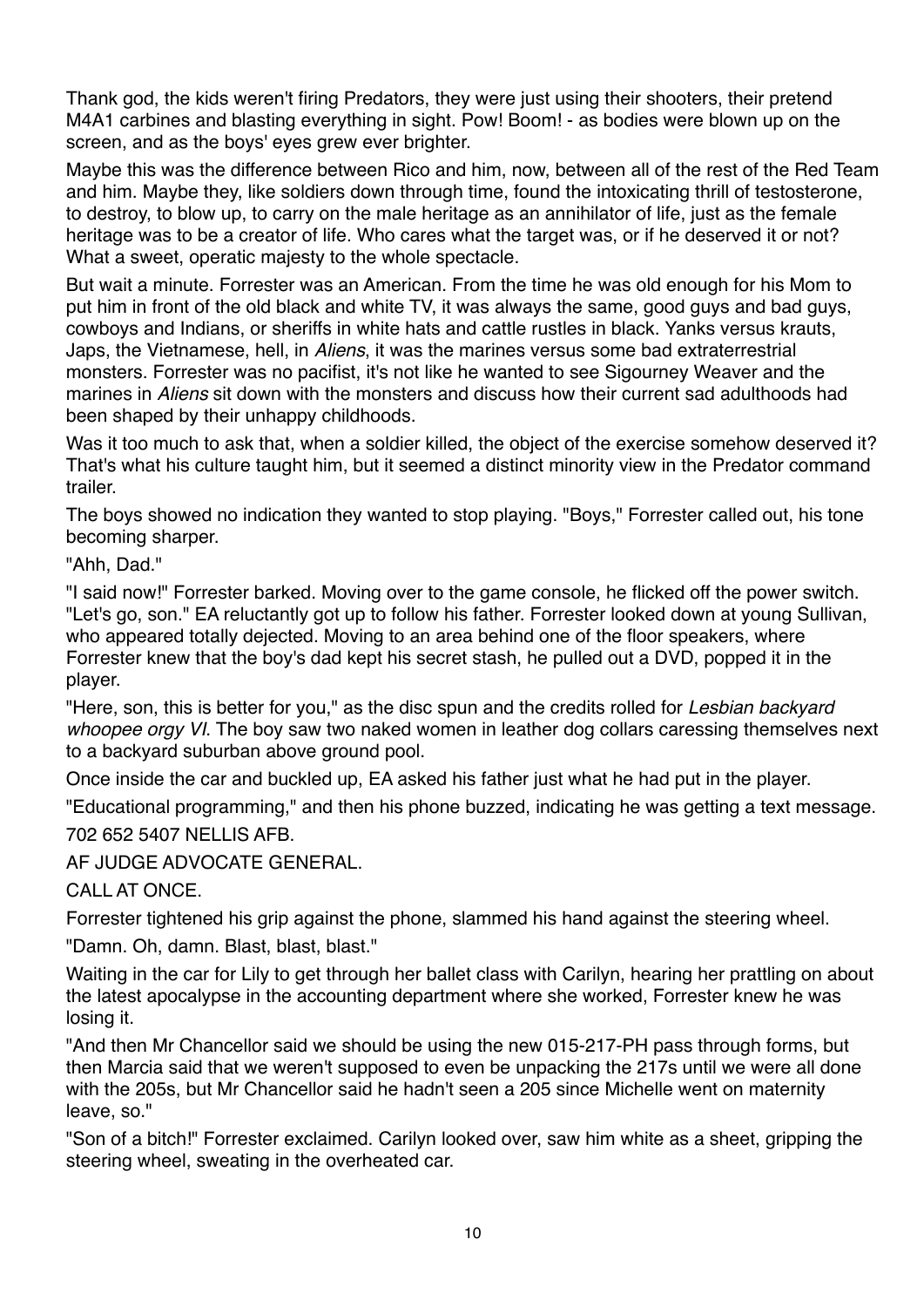So he told her everything, the mission, the kids, especially, the reaction from his buddies. She had not had a specific, nuts-and-bolts understanding of just what he did at Creech, but he knew that she would understand.

Or would she?

"So you had a direct order to fire, and you refused?"

"No, it's just that we were tracking a guy down, and the implied assumption was that when we found him we'd, I'd, kill him. But the decision was always mine."

"So, you made the decision not to kill this guy?"

"Yes. And to save a half dozen kids."

"Did they get him later?"

"I don't know. Maybe."

"But probably not. By now, Haydar's men would have dug the wreckage out of the ground, identified it as a Predator, causing Haydar to go to ground ever deeper. They'd have to be awfully lucky to get another shot at him, let alone getting both Haydar and al-Saqa with one stone."

"So you're in trouble with this?"

"Maybe. Probably." He hadn't called up AF JAG yet, but it wasn't like it was that hard to guess what they wanted. Even they were calling to charge him, or to offer their services for charges about to be filed, but, whichever way, he knew there was a world of shit coming down fast.

Carilyn was silent for a moment, then her face indicated that she had worked the problem through in his mind.

"Have you tried to apologize?"

Forrester couldn't believe what he was hearing, but Carilyn continued. "I mean, like a nice, wellwritten, contrite letter, written on nice stationary. Then maybe we could have Ross and his girlfriend put in a good word for you. It might work to cut down on a lot of the tension, maybe get the whole thing swept under the rug."

"Damn it, Carilyn, this is serious. This ain't like walking out of your office with a box of gorilla clips."

"Don't yell at me - I didn't let two of those animals go. How could you? You listen to Reverend Hagee, about the US and Israel being Jesus' armies of light, versus the Arabs as the forces of darkness."

"Ahh, Carilyn."

"It's the same with the Mexicans, you know that? Brother Haines says the Arabs are coming up along with the Mexicans, you know, like infiltrators. You can't tell them apart. God, Brian do you have any idea how many Mexicans are around here, and how many Arabs they might have brought with them?"

"You don't really believe that, do you?"

"You know, the other day, I took EA to a McDonald's, and he had to use the bathroom. He was in there for a while, so I went in. There was a Mexican family in there, and when I saw what they were doing here, I grabbed EA, took him home, put him in a tub for three hours while I bundled up his clothes and put them in the dumpster. You were on base then, so while you were letting killers go I had to defend us all by myself?"

"What about those kids whose lives I saved?"

"If they were innocent, Jesus would have protected them."

Forrester couldn't believe it.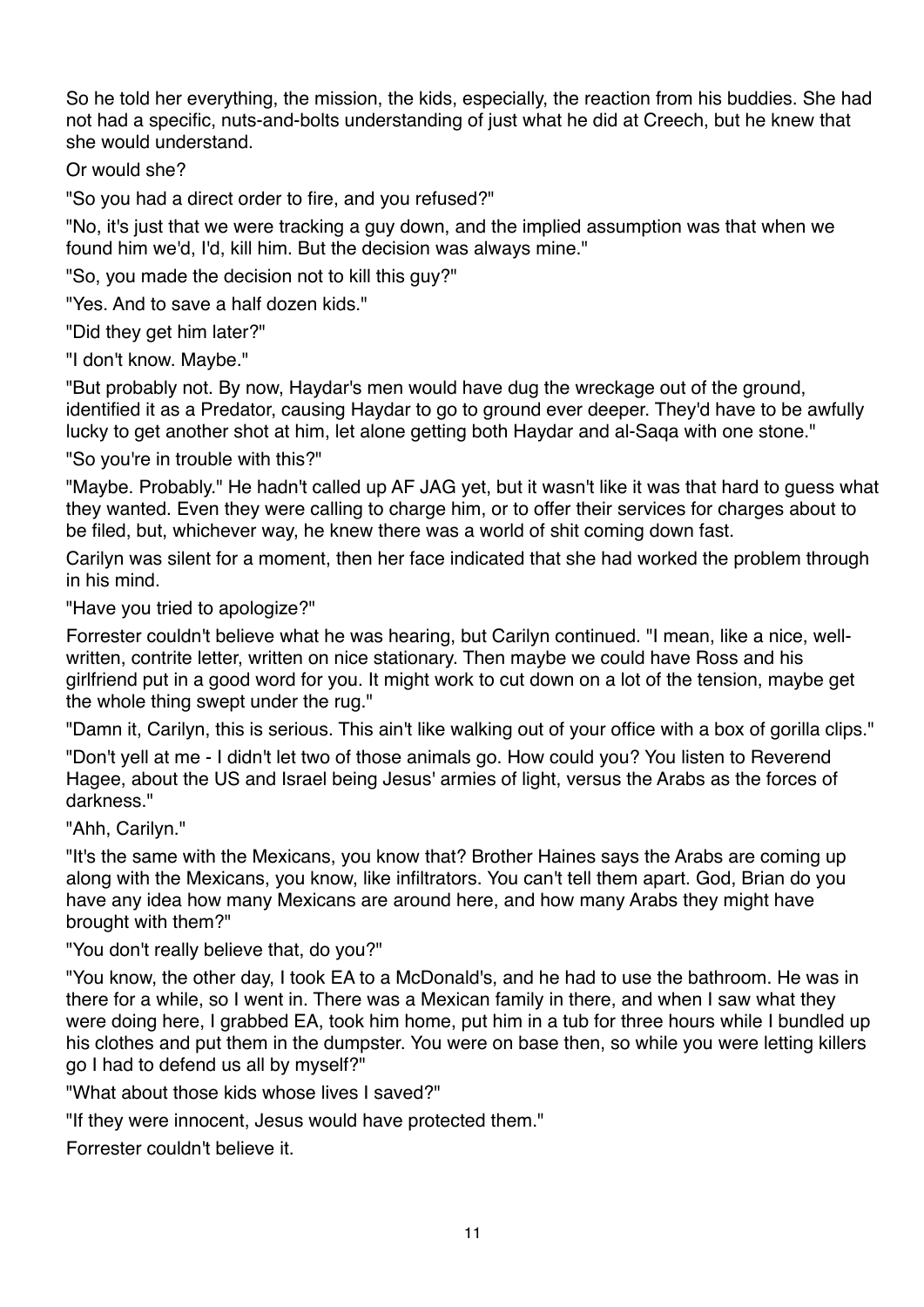"And another thing, what did you do over at Noreen Sullivan's house; she said that you showed Jimmy a porno tape with two Mexican prostitutes? She said that she wanted to have you put onto the sex offender list, but I said I'd talk to you and ..."

In the Creech cafeteria, Forrester was blowing on a bowl of beef stew until it cooled. He was alone at the table, as he usually was on base these days. Five weeks had passed from what was now being called "Forrester's folly", and he was back on the team getting some good kills, but he knew things would never be the same.

A young man, about 30 years old, appeared at the other side of the table with a tray of food, cottage cheese and melon slices, hot water with lemon. "Mind if I sit here?"

Forrester looked around, saw at least 30 empty seats around him. "Suit yourself."

"Ohh, this food is a blessing, isn't it?"

"It's OK," Forrester said. Actually, it was awful.

Forrester looked across the table. There, looking back at him intently, was a young man with fair, close-cropped sandy hair and a face that looked like its skin had never seen fuzz, although through the facial talc Forrester could see where he had just cut himself shaving. What was most noticeable were his eyes, deep and rich and as blue as the sky before one trips into space.

His navy blue blazer looked like it could have just been traded in at the Goodwill store by an out of work real estate agent, and his pastel blue Polo shirt had a freshly starched crispness to the tight, well-honed figure it presented of his torso. His elasticized Sansabelts were pure desert fairway plaid, and his artificial leather Velcro fastened shoes were the best to be had at JC Penny.

"You know what else is a blessing? Good friends. You've got a lot of friends, don't you, Brian?"

So that was it. This guy carried no "base visitor" pass clipped to his lapel; they sure were making it obvious. Not only had this guy been sent out for god knows why, they had provided him with his picture as well, or else somebody in the room had just marked him.

"Do I know you, pal?"

The man reached into his blazer for his vinyl blue business card holder, revealing three small tandem crosses where others would have an alligator. "Dr Mark Steven Tolliver, at your service, captain."

"Doctor? Of what?"

"Psychology. University of California Riverside. Also, doctorate of biblical studies and pastoral counseling, Abilene Christian University."

"Got all the bases covered, ehh, padre?"

"I don't know anything about that. If I have gifts, I place them before the Lord to use as He desires. Can we go back to talking about your friends?"

"What about them?"

"They're worried about you, Brian, very worried."

"About what? Ohh, let me guess, Could it have something to do with what happened last month in a trailer in a part of the base that you're not cleared to be, or over the skies of Kunduz?"

"Do you want to give me your side of the story?" Tolliver asked, and Forrester noted how soon he had given up any and all pretense of this being anything but that day.

"Suffer the little children to come unto me; the Book of Mark, isn't that how its supposed to work? I had the opportunity to deliver some pretty extreme suffering to some kids, but I screwed it up, right padre?"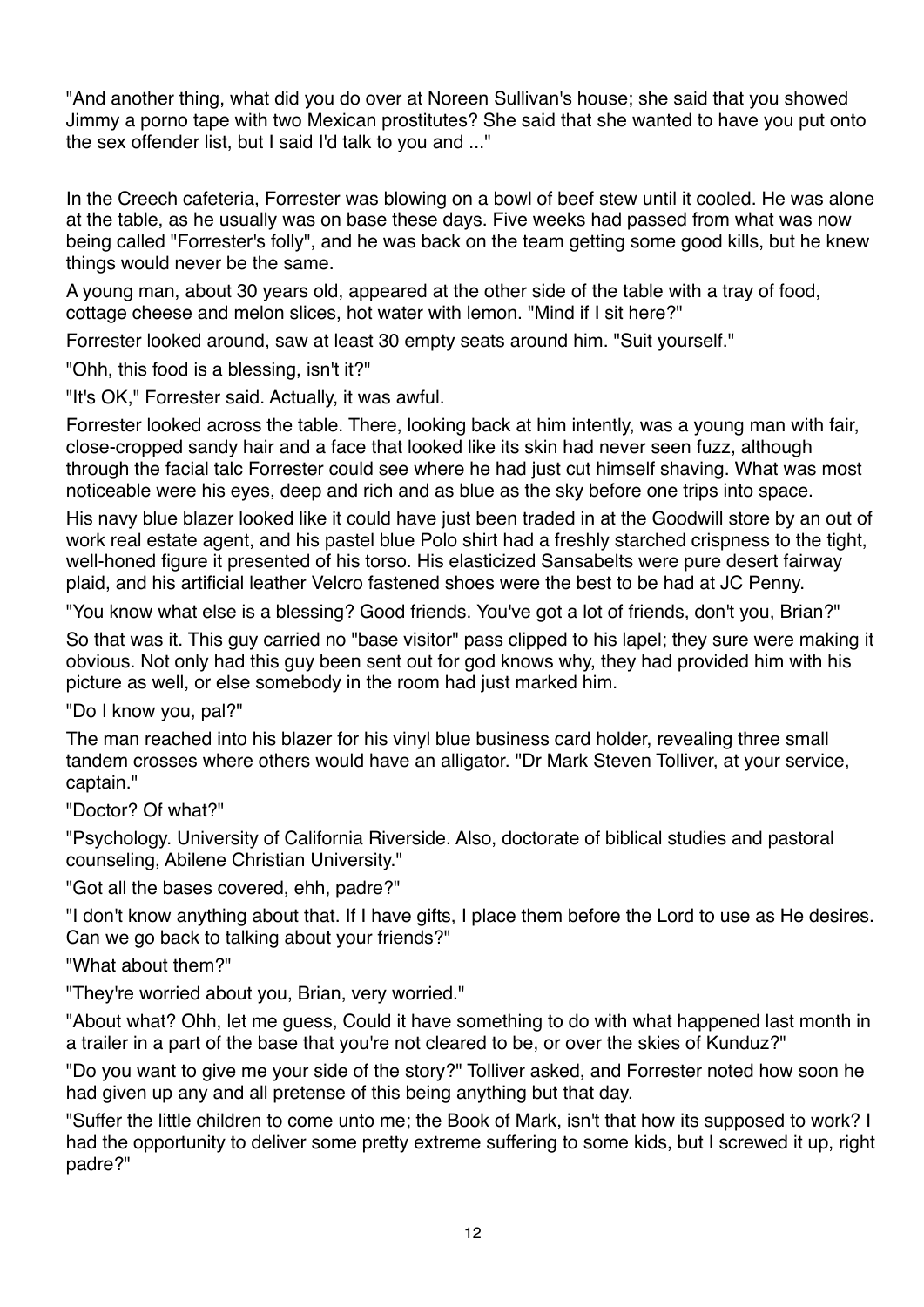"I can't believe you think that's the meaning of that passage. It really means that no child is too young to hear the message of the Lord."

"Even the way I do it? With the message of the Lord duct-taped to a Hellfire?"

Tolliver paused a minute. "Wow. You're pretty angry aren't you."

Forrester throws the spoon down into the soup. "Angry? Why should I be angry? Five weeks ago I think I'm doing the Lord's work, you know, curtailing collateral damage in a Just War? My life has been hell ever since, all the way up to this meeting here with you, who should be most on my side."

"Just War is not a Christian concept, it's a Catholic one. Many respected Baptist and Fundamentalist clergy have much trouble with its precepts."

"Bullshit. Your boys at Corncob Christian just suffer one two many butt kickings on the gridiron from Holy Mary Seminary?"

Tolliver closes his hands and prays out loud. "Dear Lord, help me. Help me deal with a man with so much fury and hatred in his heart. Help me bring him out of the dark into the light."

Forrester chuckles, then picks up his knife. Putting the look of a monomaniacal killer on his face, he makes the slightest, almost imperceptible move towards Tolliver with it, then uses it to cut a particularly large piece of stew beef. Tolliver, showing no fear or concern with the threat, was impassive in body and affect.

"I think I may know what the problem is. That day, what did you really think you were doing in not firing that missile?"

"I dunno. Maybe saving six kids' lives."

"But you can't save any lives, my son The power of life and death belongs only to God."

"In this business, sometimes I don't get that impression."

"Then you have fallen for a lie, Satan's great lie." Tolliver's voice rose, as if he was trying to fill a large church or maybe just a small roadside revival tent with the saving power of his voice. "Only God gives or takes lives; it is for that reason your superiors pledge their obedience to the Lord."

"Even Colonel Ross, out doing his girlfriend at the motel while his third wife waits at home?"

"For the same reason those under you are the sheep to your shepherding. 'Render unto Caesar the things which are Caesar's, and unto God the things that are God's'. Your problem is that you think you're mentioned in there as well. The true Christian, the true well-adjusted officer, knows that at the pinnacle of every command organization is our Lord Jesus Christ, not our Lord Jesus Christ and Captain Brian Forrester."

"So it's like what they used to say in Nam, right Padre? 'Kill them all; let God decide'?"

Tolliver arose, put a gentle, pastoral hand on Forrester's shoulder. "Don't you think he had the power to, my son?"

On Forrester and Carilyn's bed are three duffel bags, which Lily is helping her mother fill with her father's clothes.

"But why does Daddy have to go away, why? He promised he'd be here for my recital!"

"I don't know, Lily, I don't know."

"Why can't we all come?"

"Because there's no billeting for children at his new post. Now give me those sweaters."

Downstairs, Captain Forrester is, while randomly flipping through channels, on his third Molson six pack. Upstairs, the two women keep packing.